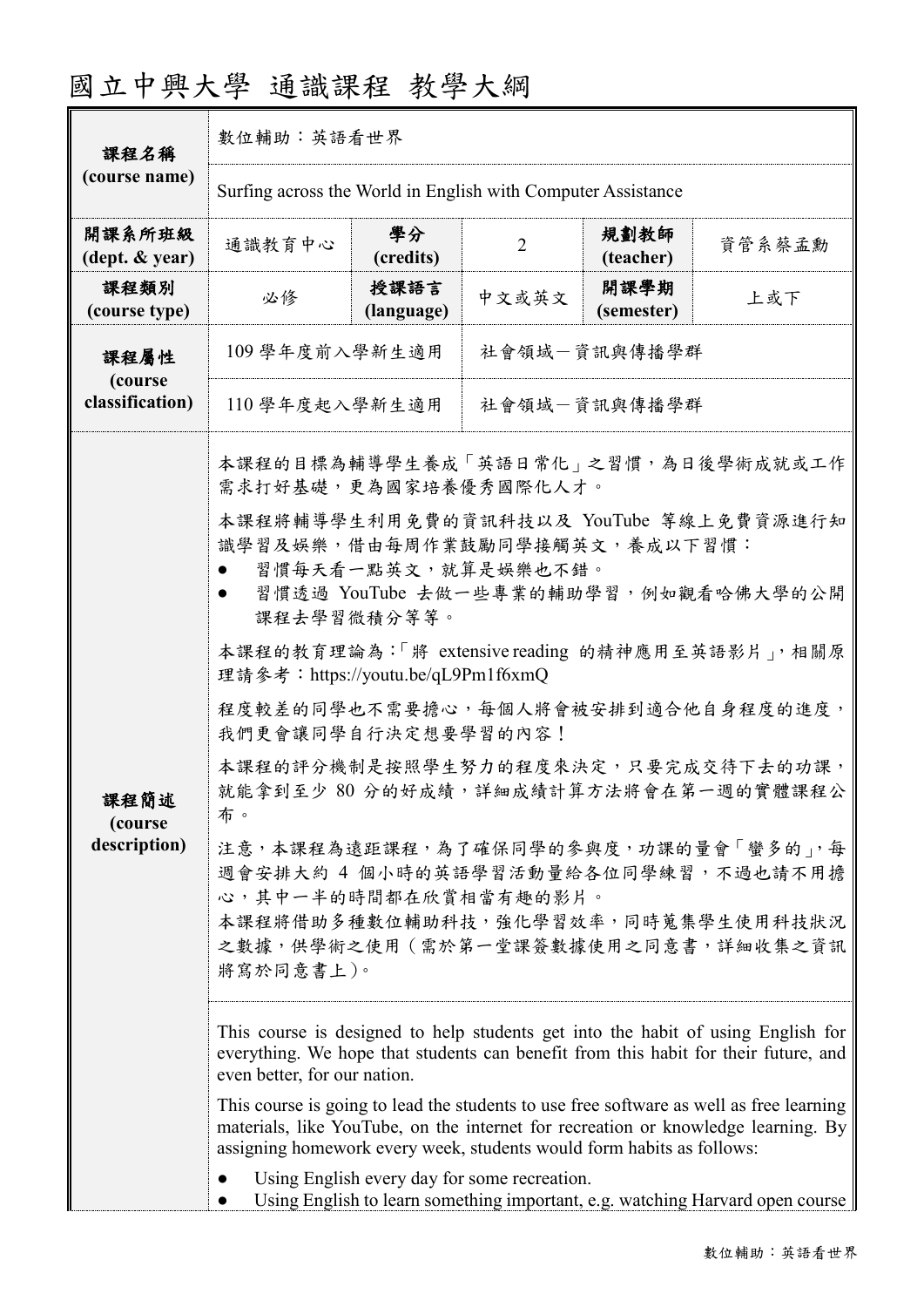|                                                       | related to his major on YouTube.                                                                                                                                                                                                                                                                                                                                                                           |                                          |          |                                  |         |
|-------------------------------------------------------|------------------------------------------------------------------------------------------------------------------------------------------------------------------------------------------------------------------------------------------------------------------------------------------------------------------------------------------------------------------------------------------------------------|------------------------------------------|----------|----------------------------------|---------|
|                                                       | The pedagogy theory of this course is to utilize "extensive reading" to "extensive"<br>watching." For further information, we recommend this video:<br>https://youtu.be/qL9Pm1f6xmQ                                                                                                                                                                                                                        |                                          |          |                                  |         |
|                                                       | For those who might be worried about the difficulty of this course, you may as well<br>relax. The difficulty would be adapted to each individual.                                                                                                                                                                                                                                                          |                                          |          |                                  |         |
|                                                       | We are very generous with the score. The only requirement is that you finish all the<br>homework and you would get a score above 80. However, because this is a distance<br>education course, in order to make sure you put enough efforts into it, the homework<br>will be "HUGE." Every week we will assign about 4 hours' homework for you. We<br>would announce the scoring policy in the first class. |                                          |          |                                  |         |
|                                                       | This course will apply several information technologies to improve the learning<br>efficiency. Meanwhile, we would like to collect some user practice data from students<br>for the academic research. Students have to sign up the consent forms in the first<br>class.                                                                                                                                   |                                          |          |                                  |         |
|                                                       | 1.                                                                                                                                                                                                                                                                                                                                                                                                         | 礎,更為國家培養優秀國際化人才。                         |          | 輔導學生養成「英語日常化」之習慣,為日後學術成就或工作需求打好基 |         |
| 教學目標<br>(course<br>objectives)                        | 學會透過 YouTube 之特殊功能搜尋影片, 以及利用 Harvard open course<br>2.<br>以及 Khan academy 搜尋專業授課影片 (如工程、植物、會計等等,依照<br>學生自身專業而定)                                                                                                                                                                                                                                                                                            |                                          |          |                                  |         |
|                                                       | 學會利用生字複習系統建構單字實力並利用字幕平台系統提高對英語影<br>3.<br>片之內容理解與學習效率。                                                                                                                                                                                                                                                                                                                                                      |                                          |          |                                  |         |
|                                                       | This course is designed to help students get into the habit of using English for<br>1.<br>everything. We hope that students can benefit from this habit for their future,<br>and even better, for our nation.                                                                                                                                                                                              |                                          |          |                                  |         |
|                                                       | Students will learn how to utilize YouTube, Harvard Open Course, and Khan<br>2.<br>academy to search the videos they need, e.g. the engineer or accounting, etc.<br>based on their own professions.                                                                                                                                                                                                        |                                          |          |                                  |         |
|                                                       | Students will gain the ability to utilize vocabulary app as well as the video<br>3.<br>subtitle assisted platform to improve their learning efficiency.                                                                                                                                                                                                                                                    |                                          |          |                                  |         |
| 先修課程<br>(prerequisites)                               | 無(None)                                                                                                                                                                                                                                                                                                                                                                                                    |                                          |          |                                  |         |
| 核心能力配比 (六項加總100%)<br>(core learning outcomes)         |                                                                                                                                                                                                                                                                                                                                                                                                            |                                          |          |                                  |         |
| 人文素養 0%                                               | 科學素養 0%                                                                                                                                                                                                                                                                                                                                                                                                    | 溝通能力 0%                                  | 創新能力 30% | 國際視野 70%                         | 社會關懷 0% |
| 教學方法 (teaching methods)                               |                                                                                                                                                                                                                                                                                                                                                                                                            | 學習評量方式 (evaluation)                      |          |                                  |         |
| 非同步遠距教學<br>PBL 導向任務課程<br>每週固定 office hour 諮詢 (需先寄信預約) |                                                                                                                                                                                                                                                                                                                                                                                                            | 每周影片欣賞報告 40%<br>影片生字練習作業 40%<br>期末報告 20% |          |                                  |         |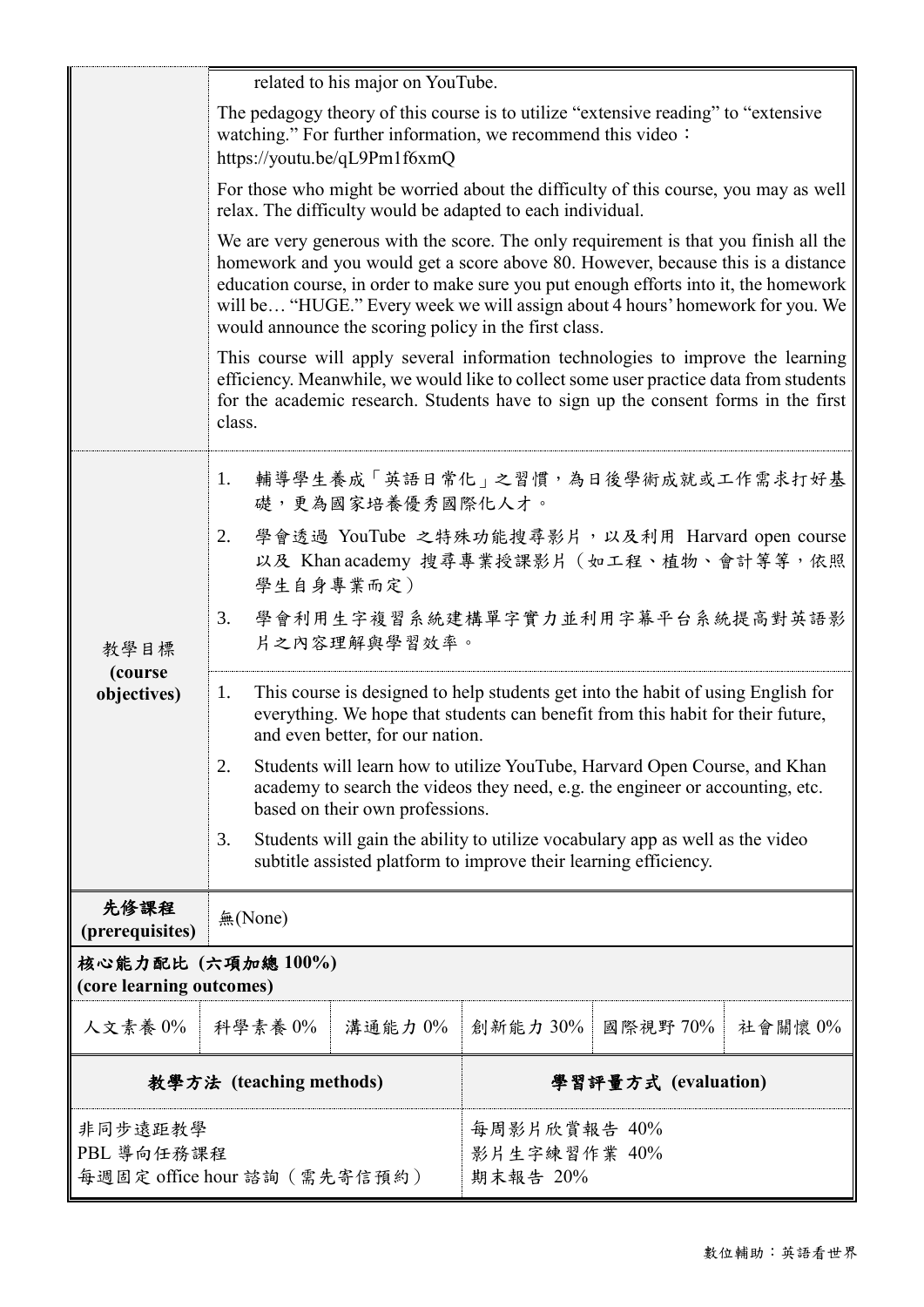## 授課內容(單元名稱與內容、習作 **/** 考試進度、備註) **(course content and homework / tests schedule)**

- 1 Scoring and homework policy
- 2 Learn English with your beloved YouTuber!
- 3 Learn English with Game!
- 4 Learn English with Ted-Ed.
- 5 Learn English with BBC audio.
- 6 Learn English with inspiration!
- 7 Learn English with talk show!
- 8 Learn English with Justice!
- 9 Learn English with Food!
- 10 TOEIC Practice
- 11 Mid-term Practice
- 12 Learn English with history!
- 13 Learn English with pet!
- 14 Learn English with maker!
- 15 Choose your own beloved one for presentation demo
- 16 Choose your own beloved one for presentation demo
- 17 Top 20% presentation demo challenge
- 18 Top 20% presentation demo challenge

## 教科書與參考書目(書名、作者、書局、代理商、說明)

**(textbook & other references)**

修課同學需申請學校提供的 google 無限空間 smail,連結如下: <http://gapp.nchu.edu.tw/>

第一堂課為實體課程,指導學生使用 smail 加入遠距課程平台,教材皆來自線上免費資源,將張 貼於 google classroom。

關於本課堂的 Extensive reading 原理請參考:

<https://nflrc.hawaii.edu/rfl/October2002/day/day.pdf> <https://bre.is/FTAjMWH6>

## 課程教材(教師個人網址請列在本校內之網址)

**(teaching aids & teacher's website)**

另行公告

## 課程輔導時間

**(office hours)**

另行公告

※本課程如符合下列主題項目,請一併勾選(可複選,無則免填):

| 臺灣文學                            | 生命教育   | □ 性別平等            | 情緒管理   |  |
|---------------------------------|--------|-------------------|--------|--|
| 智慧財產權                           | □ 資訊安全 | □ 健康              | □ 永續發展 |  |
| 凡勾選「永續發展」者,請繼續勾選下列17項聯合國永續發展目標: |        |                   |        |  |
| $\Box$ 1. 消除貧窮                  |        | □ 10. 減少國內及國家間不平等 |        |  |
| $\Box$ 2. 終止飢餓                  |        | □ 11. 永續發展的市政規劃   |        |  |